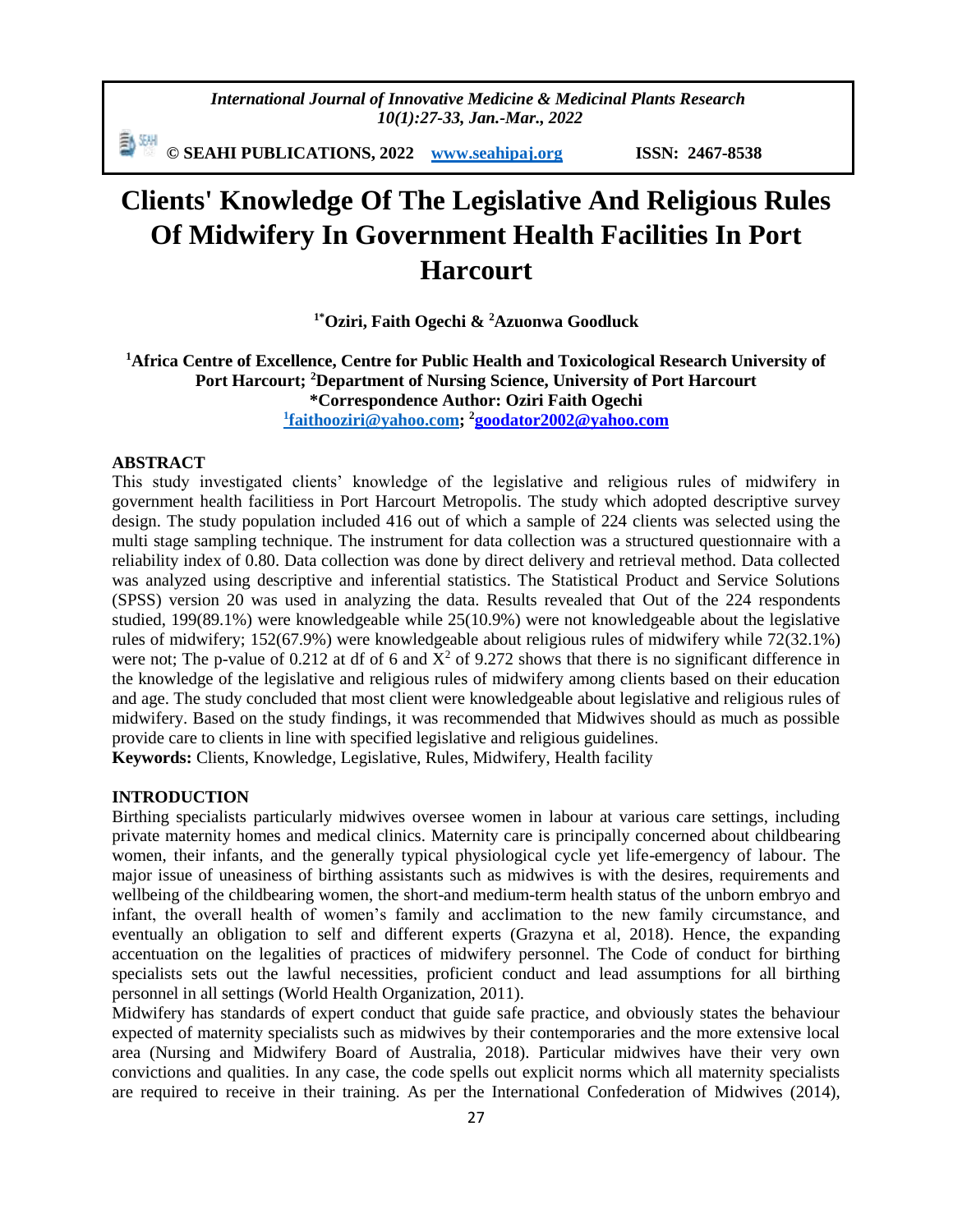midwives have an expert duty to comprehend and maintain the code. Hence, satisfactory knowledge on the legislative rules of birthing practices with emphasis on midwifery is central, if the maternity care provider should play out his/her obligation by making the interests of women their first concern, and to practice securely and successfully.

Knowledge implies knowing current realities. Expanding the consciousness of authoritative guidelines in a specific field is one of the techniques to guarantee full consistence with the standards. Supporting the standards is the assumption that maternity specialists will practice their expert judgment to bring about the most ideal results practically speaking (International Confederation of Midwives, 2013). Information and adherence to legislative guideline for maternity care practice assists with advancing and support quality delivery of care. The legislative principles apply to a wide range of maternity care practice in all unique circumstances (Mgbemena, 2018). This incorporates any work where a birthing assistant uses maternity care abilities and information, regardless of whether paid or neglected, clinical or non-clinical (Britany and Declerq, 2019). This encompasses work for the spaces of clinical consideration, clinical authority, clinical administration duties, instruction, research, organization, managerial, advice-giving jobs, and guideline or strategy advancement. The code additionally applies to all settings where a maternity specialist may participate in these exercises, including vis-à-vis, media, or through on the web or electronic means (Kennedy et al, 2015).

Knowledge on legislative guidelines of midwifery would support midwives in providing safe care. It fills in as a guide for general society and the user of healthcare services on what to expect from healthcare providers in specific settings. A midwife who is also a birthing assistant is a public medical services provider, an expert guided by law (WHO, 2011). Consequently, midwifery is treated as a mission, a calling of public trust. The individuality of midwives is exhibited in the expert decisions and actions they take while providing care. Legislative rules, regardless of whether worldwide and public are significant in interaction of forming the legitimate status of the midwives' calling.

Generally, the motivation behind specialized guidelines has been to set principles that guarantee the skill of practitioners, like medical attendants and birthing assistants particularly midwives (International Confederation of Midwives, 2014). Subsequently, laws guiding the practice of maternity care are meant to guarantee high quality maternity care, to shield general society from hurt, and to propel the professional callings. While healthcare laws and guidelines varies from one country to another, worldwide nongovernmental associations like the International Council of Nurses (ICN) and the International Confederation of Midwives (ICM) have given worldwide norms for nursing and maternity care enactment and guideline. There is extensive variety in the lawful status of midwives in various parts of the world. One method of assessing maternity care guidelines includes setting states on a continuum going from one limit, to be specific a prohibitory law to the contrary limit of no law at all (Grazyna et al., 2018).

A common circumstance where religion plays out in midwifery practice is the experience of pain in labour and how it is managed. From the angle of religion, the pain of childbirth is perceived as ordinary and normal by most women and midwife practitioners. According to Kaphle, Hancock and Newman (2013), the impression of labour pain experience as normal physiological interaction may impact Christian midwives to anticipate that women should encounter pains during labour. A few birthing assistants would then console women in labour that it is normal to encounter pains in labour (Halperin, Sarid & Cwikel, 2014). Along these lines, a woman in labour would want to have a simple experience as expressed in the Bible where Hebrew women gave birth to off springs all alone before the birthing assistants showed up (Abushaikha & Oweis, 2015). Consequently, women and birthing specialists in labour would appeal to God for safe labour through different ways relying upon their confidence (Callister & Khalaf, 2017). It is in this way significant that midwives give an empowering climate to women in labour to practice the religion they have confidence in and they should utilize situation based strategies to adequately care for women and their families, one that considers the religion of women.

Knowledge on legislative and religious standards and its cognizant application in proficient practice is an essential commitment in the midwifery. Absence of knowledge in such manner has grave costs, just as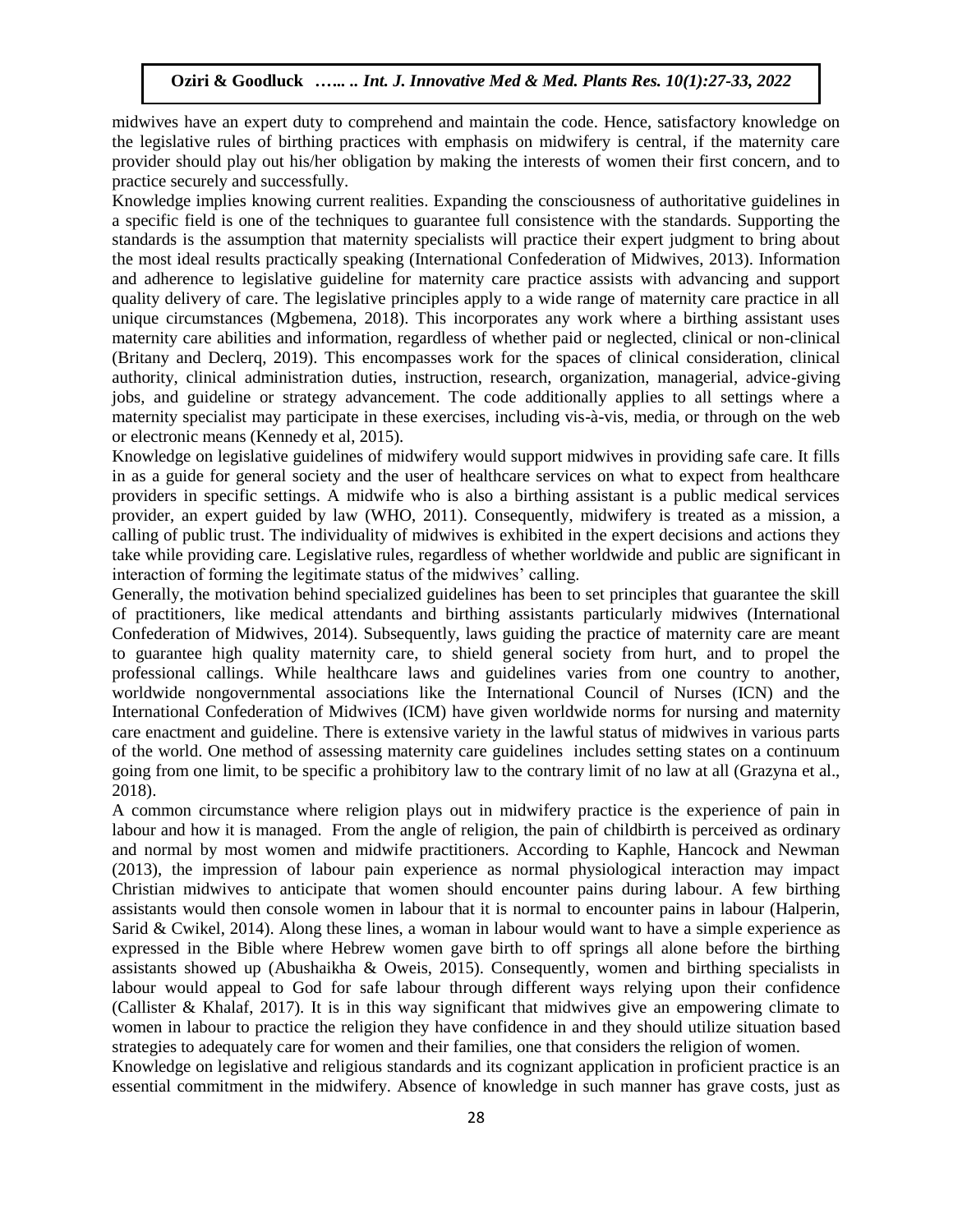might represent a danger to the patient care. This study examined clients' knowledge of the legislative and religious rules of midwifery in government health facilities in Port Harcourt Metropolis.

## **Research Questions**

The following research questions were answered in this study:

- 1. What is the knowledge of legislative rules of midwifery among clients?
- 2. What is the knowledge of religious rules of midwifery among clients?

## **Hypotheses**

- 1. There is no significant relationship between knowledge of the legislative rules of midwifery among clients based on their education
- 2. There is no significant relationship between knowledge of the religious rules of midwifery among clients based on their age.

## **METHODOLOGY**

This study adopted the descriptive survey design with a population which consisted of 416 clients in nine chosen government health facilities in Port Harcourt city. A sample of 224 clients was selected using the multi stage sampling procedure which was in four stages. The first stage involves a simple random sampling which was done by balloting using the list of the health centres in Port Harcourt Metropolis as the sampling frame. There are a total of 319 Government Health Centres. At the second stage nine facilities were randomly selected out of the 319 health facilities. At the third stage, the non-proportionate sampling technique was used to determine the number of respondents for each health facility selected and the final stage involved the use of systematic random sampling technique to select the respondents for the study.

A structured questionnaire titled "Clients Knowledge of Legislative and Religious Rules of Midwifery Questionnaire (CKLRRMQ)" with a reliability coefficient of 0.80 was used as the data collection instrument. Data collection was done by direct delivery and immediate retrieval following due ethical clearance to conduct the study. Data collection was done over a period of eight (8) alternate working days. All administered questionnaires were retrieved on the spot to ensure a high return rate. Data collected was analyzed using descriptive and inferential statistics. The Statistical Product and Service Solutions (SPSS) version 20 was used in analyzing the data. The confidence limit for the study was set at 95% reflecting 0.05 level of significance. The criterion mean for the questionnaire items was set at 2.50. Chi-square was used to test the hypotheses in the study.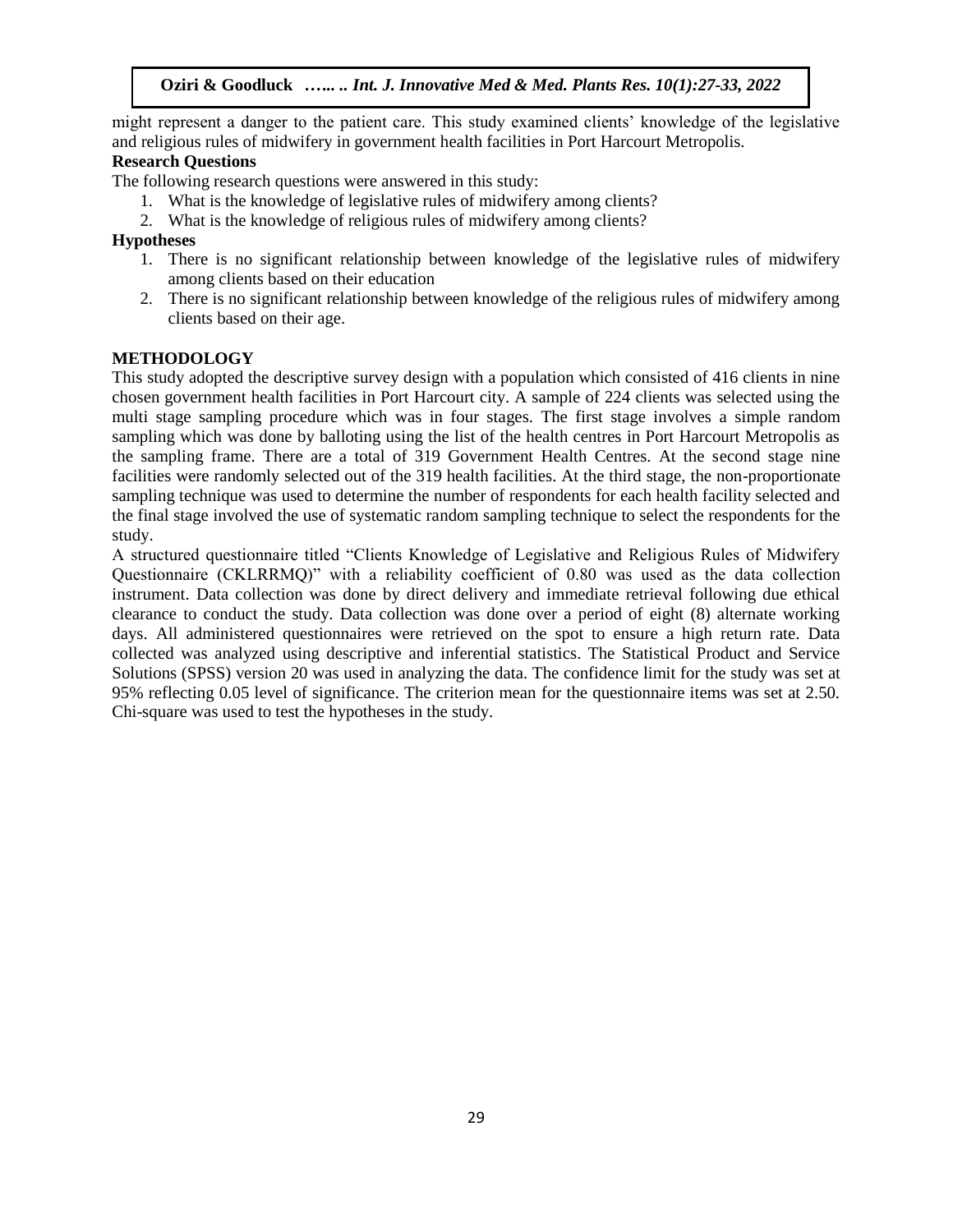**RESULTS**

The results of the study are presented below:

**Table 1: Knowledge of Legislative Rules of Midwifery among Clients (n=224)**

| S/N            | Table 1. Knowledge of Legislative Kules of Mildwilety among Chemis $(1 - 224)$<br><b>Items</b>                                                                               | <b>Frequency</b> | Percentage   | <b>Correct</b>   |
|----------------|------------------------------------------------------------------------------------------------------------------------------------------------------------------------------|------------------|--------------|------------------|
|                |                                                                                                                                                                              | (n)              | (%)          | responses<br>(%) |
| $\mathbf{1}$   | Does the midwife have a legal obligation to protect<br>the public from unsafe practices?                                                                                     |                  |              |                  |
|                | Yes<br>N <sub>o</sub>                                                                                                                                                        | 196<br>26        | 87.5<br>12.5 | 87.5             |
| $\overline{2}$ | Is it a legislative rule that midwives promote quality<br>of services in care of mothers and children?                                                                       |                  |              |                  |
|                | Yes<br>N <sub>o</sub>                                                                                                                                                        | 194<br>30        | 86.6<br>13.4 | 86.6             |
| 3              | Does the midwife have a legal responsibility to<br>inform clients of what to expect so that they can<br>make choices?<br>Yes                                                 |                  |              |                  |
|                | N <sub>o</sub>                                                                                                                                                               | 198<br>26        | 88.4<br>11.6 | 88.4             |
| $\overline{4}$ | Do you think it is the legal responsibility of<br>midwives to be accountable and responsible for the<br>care they provide?<br>Yes                                            |                  |              |                  |
|                | N <sub>o</sub>                                                                                                                                                               | 210              | 94.0         | 94.0             |
| 5              | Is it a legal rule for midwives to provide respectful<br>and dignified care to clients?<br>Yes                                                                               | 14               | 6.00         |                  |
|                | N <sub>o</sub>                                                                                                                                                               | 204<br>20        | 91.0<br>9.0  | 91.0             |
| 6              | Do midwives have the legal obligation to promote<br>and protect pregnancy and childbirth?<br>Yes                                                                             |                  |              |                  |
|                | N <sub>0</sub>                                                                                                                                                               | 203<br>21        | 90.6<br>9.40 | 90.6             |
| 7              | Do you think it is a legislative rule of midwifery for<br>midwives to advocate on behalf of women and their<br>babies?<br>Yes                                                |                  |              |                  |
|                | N <sub>0</sub>                                                                                                                                                               | 200              | 89.3         | 89.3             |
| 8              | If a woman chooses not to follow recommendations<br>about her care, do you think midwives should<br>provide care in the best interest of the woman?<br>Yes<br>N <sub>0</sub> | 24               | 10.7         |                  |
|                |                                                                                                                                                                              | 192<br>32        | 85.7<br>14.3 | 85.7             |
|                | Mean correct response                                                                                                                                                        | 199              |              | 89.1%            |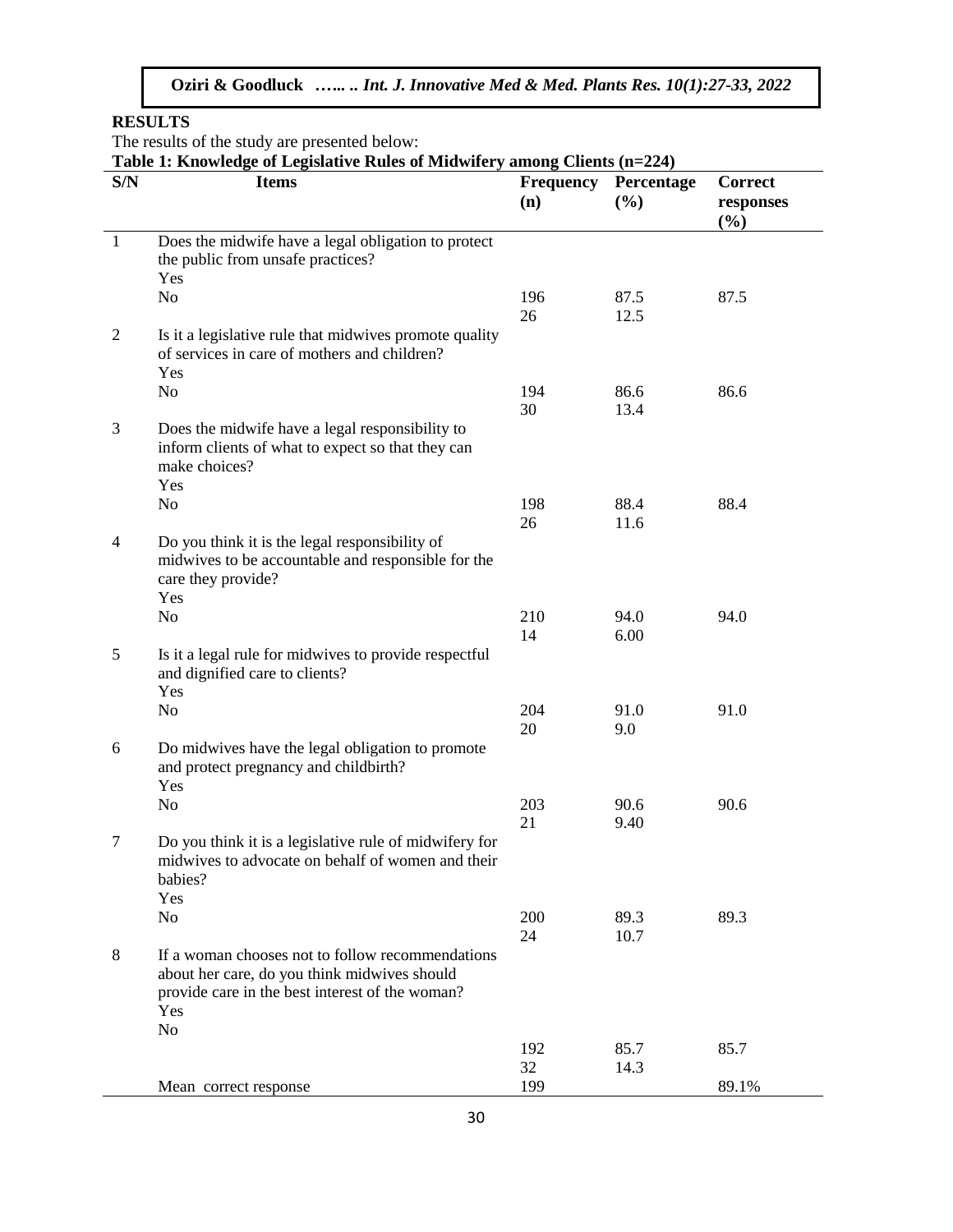Table 1 shows the knowledge of legislative rules of midwifery among clients. Out of the 224 respondents studied, 199(89.1%) were knowledgeable while 25(10.9%) were not knowledgeable about the legislative rules of midwifery

| S/N            | $1000 - 1000$<br>$\alpha$ or religious rates of matemately among energy $(n-2)$<br><b>Items</b> | Frequency(n) | Percentage | <b>Correct</b>    |
|----------------|-------------------------------------------------------------------------------------------------|--------------|------------|-------------------|
|                |                                                                                                 |              | (%)        | Responses $(\% )$ |
| $\mathbf{1}$   | Is it a religious rule of midwifery for                                                         |              |            |                   |
|                | midwives to respect the diversity of                                                            |              |            |                   |
|                | clients' belief?                                                                                |              |            |                   |
|                | Yes                                                                                             | 144          | 64.3       | 64.3              |
|                | N <sub>o</sub>                                                                                  | 80           | 35.7       |                   |
| $\overline{2}$ | Do midwives have a religious rule to have                                                       |              |            |                   |
|                | utmost regard for the values of individual                                                      |              |            |                   |
|                | client and family?                                                                              |              |            |                   |
|                | Yes                                                                                             | 152          | 67.9       | 67.9              |
|                | N <sub>o</sub>                                                                                  | 72           | 32.1       |                   |
| 3              | Is it a religious duty of midwives to                                                           |              |            |                   |
|                | respect the choices of clients regarding                                                        |              |            |                   |
|                | their care/                                                                                     |              |            |                   |
|                | Yes                                                                                             | 158          | 70.5       | 70.5              |
|                | N <sub>o</sub>                                                                                  | 66           | 29.5       |                   |
| $\overline{4}$ | Are midwives as a matter of religious                                                           |              |            |                   |
|                | obligation expected to respect clients'                                                         |              |            |                   |
|                | priorities?                                                                                     |              |            |                   |
|                | Yes                                                                                             | 149          | 66.5       | 66.5              |
|                | N <sub>o</sub>                                                                                  | 75           | 33.5       |                   |
| 5              | Is it a religious rule for midwives to put                                                      |              |            |                   |
|                | the faith of women and their families into                                                      |              |            |                   |
|                | consideration?                                                                                  |              |            |                   |
|                | Yes                                                                                             | 150          | 67.0       | 67.0              |
|                | N <sub>o</sub>                                                                                  | 74           | 33.0       |                   |
| 6              | Do midwives have the religious duty to                                                          |              |            |                   |
|                | support every pregnant woman?                                                                   |              |            |                   |
|                | Yes                                                                                             | 162          | 72.3       | 72.3              |
|                | N <sub>o</sub>                                                                                  | 62           | 27.7       |                   |
|                | Mean correct response                                                                           | 152          |            | 67.9%             |

|  |  | Table 2: Knowledge of Religious Rules of Midwifery among Clients (n=224) |  |  |
|--|--|--------------------------------------------------------------------------|--|--|
|  |  |                                                                          |  |  |

Table 2 shows the knowledge of religious rules of midwifery among clients. Out of the 224 respondents studied, 152(67.9%) were knowledgeable about religious rules of midwifery while 72(32.1%) were not.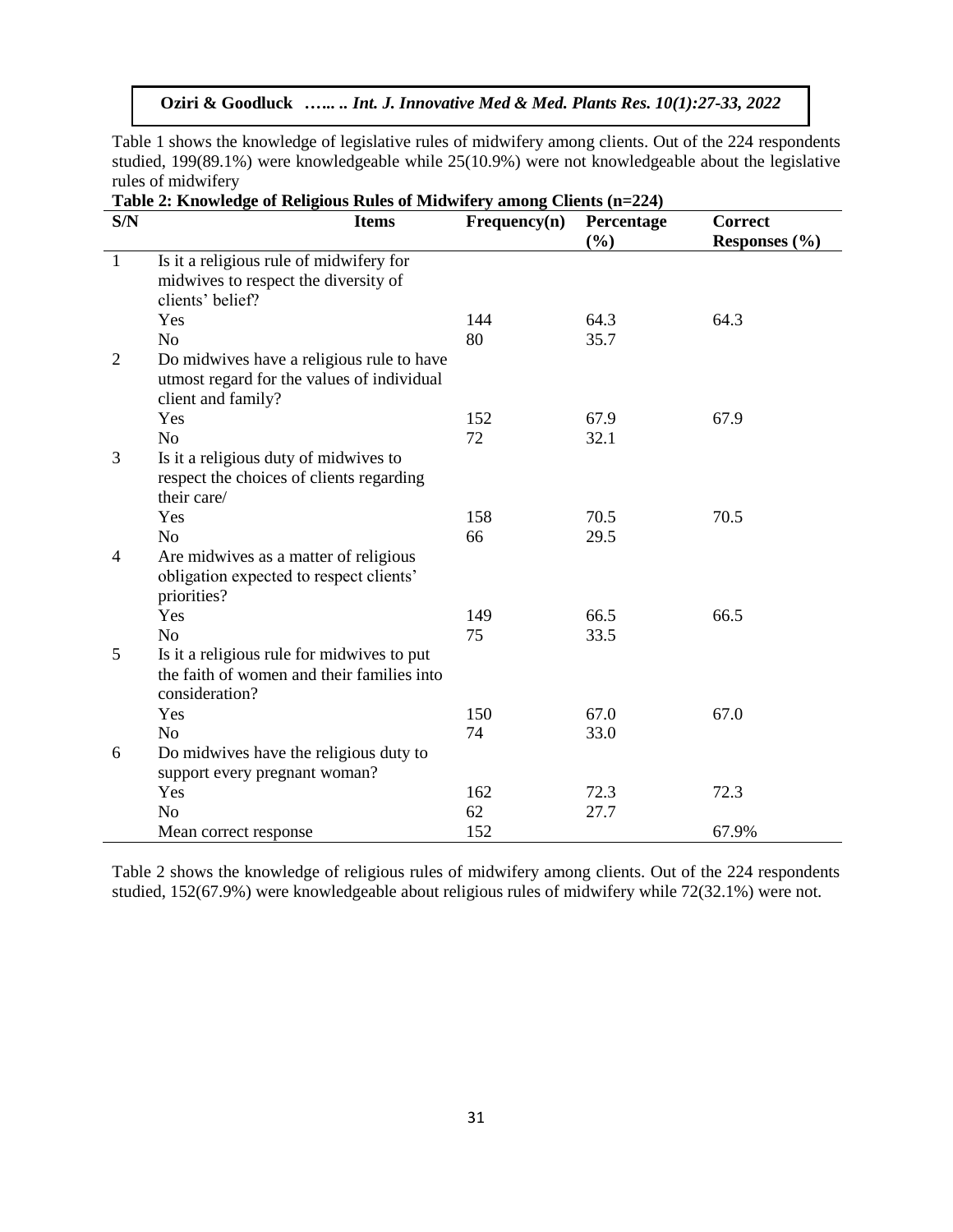| <b>Secondary</b> | <b>Tertiary</b> | <b>Total</b> | Df | p-value | $\mathbf{X}^2$ | <b>Decision</b> |
|------------------|-----------------|--------------|----|---------|----------------|-----------------|
|                  |                 |              |    |         |                |                 |
| 112              | 87              | 199          |    | 0.110   | 4.557          | Ho              |
|                  |                 |              |    |         |                | Accepted        |
| 14               | 11              | 25           |    |         |                |                 |
|                  |                 |              |    |         |                |                 |
| 126              | 98              | 224          |    |         |                |                 |
|                  |                 |              |    |         |                |                 |

**Table 3: Knowledge of the Legislative Rules of Midwifery among Clients based on their Age** 

Table 3 shows the knowledge of the legislative rules of midwifery among clients based on their education. The p-value of 0.110 at df of 1 and  $X^2$  of 4.557 shows that there is no there is no significant relationship between knowledge of the legislative rules of midwifery among clients based on their age.<br>The legislative of the Deligious Dules of Midwifery among Clients based on their Age (n=2)

| Table 4.7 Knowledge of the Religious Rules of Midwifery among Clients based on their Age (n=224) |           |           |           |                 |              |    |                         |                |                 |
|--------------------------------------------------------------------------------------------------|-----------|-----------|-----------|-----------------|--------------|----|-------------------------|----------------|-----------------|
| Age                                                                                              | $15 - 25$ | $26 - 36$ | $37 - 47$ | 48 and<br>above | <b>Total</b> | df | $\mathbf{p}$ -<br>value | $\mathbf{X}^2$ | <b>Decision</b> |
| Knowledge                                                                                        |           |           |           |                 |              |    |                         |                |                 |
| Knowledgeable                                                                                    | 10        | 76        | 58        | 8               | 152          | 4  | 0.200                   | 7.03           | Ho<br>Accepted  |
| <b>Not</b><br>knowledgeable                                                                      | 4         | 36        | 28        | 4               | 72           |    |                         |                |                 |
| Total                                                                                            | 14        | 112       | 86        | 12              | 224          |    |                         |                |                 |

Table 4 shows the knowledge of the religious rules of midwifery among clients based on their age. The pvalue of 0.200 at df of 4 and  $X^2$  of 7.031 shows that there is no there is no significant relationship between knowledge of the religious rules of midwifery among clients based on their age.

## **DISCUSSION OF FINDINGS**

Results from the study revealed that majority of the clients had good knowledge of the legislative rules of midwifery. This is in line with the submission of Vahedian et al (2011a) that most women are highly knowledgeable about legislation and healthcare particularly maternal and child health related care. The study findings also agreed with the assertion Enabulele and Enabulele (2016) that most mothers are significantly knowledgeable about the legal requirements and implications of healthcare. The submission of Karatay et al. (2016) that a great number of patients have knowledge of the legislative aspect of healthcare also substantiates the results of this study.

The study finding also showed that most of the clients had good knowledge of the religious rules of midwifery. This result agrees with the findings of a study conducted by Hilbers (2011) which revealed high level knowledge of the religious intricacies of healthcare among patients. The submission of Karatay et al. (2016) also supports the results of this study.

Results from the study showed that majority of the clients perceived that midwives practice religious rules of midwifery to a low extent. This is in line with the submission of A Hilbers (2011) that a good number of the public perceive poor quality midwifery care indicative of inadequate practice of the religiosities associated with healthcare. The assertion of Karatay et al. (2016) also supports the study findings. Hypotheses test put forward by the researcher revealed that there is no significant relationship between knowledge of the legislative and religious rules of midwifery among clients based on their education and age. This means that education and age did not in any way influence the knowledge of legislative and religious rule of midwifery among the clients.